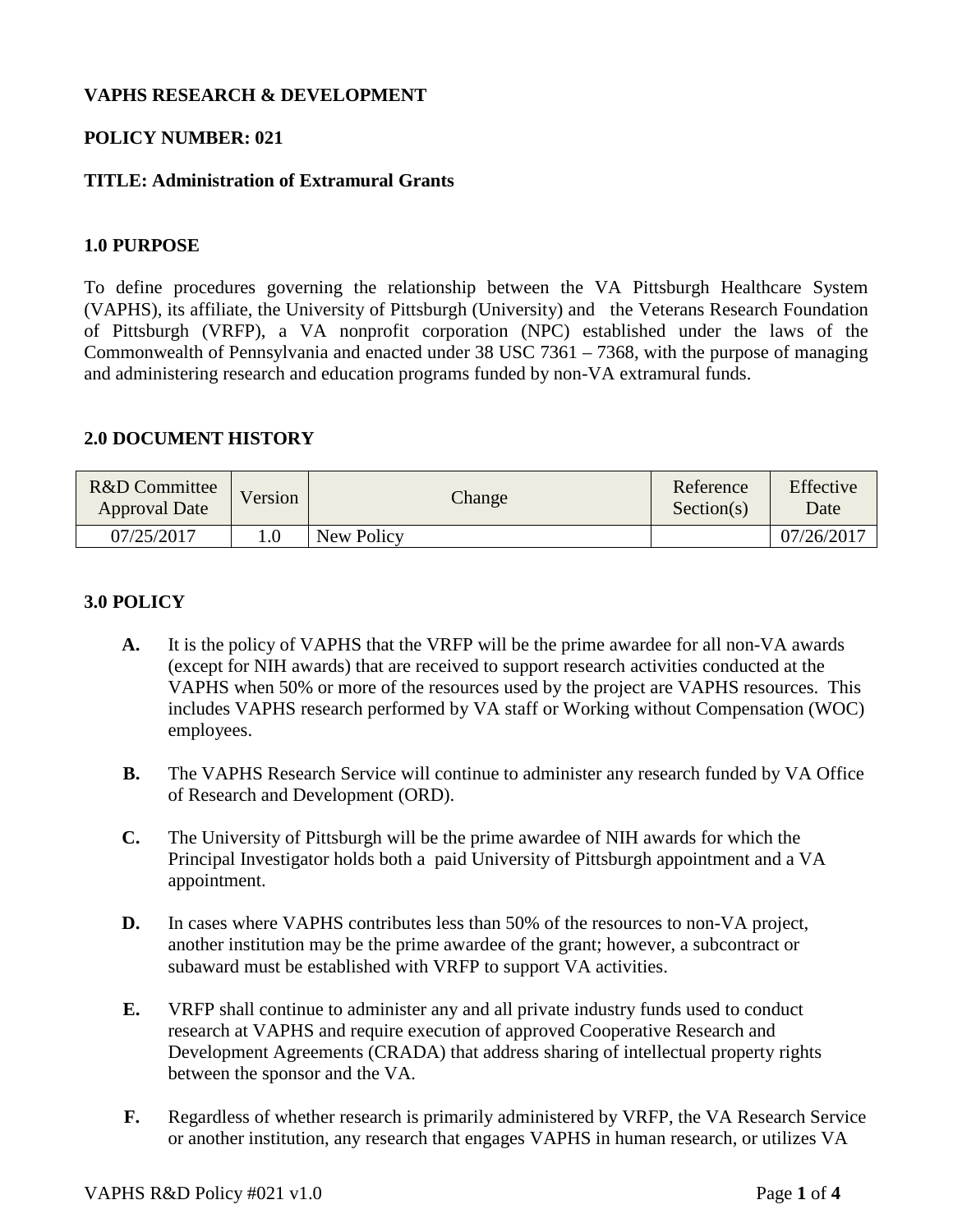resources must be approved by the VA Research and Development Committee and relevant subcommittees.

**G.** Exceptions to this policy will be granted only by the Medical Center Director after review of a written recommendation by the Associate Chief of Staff for Research and Development  $(ACOS/R&D).$ 

# **4.0 DEFINITIONS**

- **A. VA Resources** include property leased by and/or rented by the VA, the use of VA paid staff time (VA employee or IPA employees), laboratory and office space, VA computer hardware, VA clinical resources, VA research subjects, VA data and databases, and VA equipment.
- **B. Non-VA Awards** include research funding from federal (except for funding from the Department of Veterans Affairs), state or local governmental sources, non-profit foundations, pharmaceutical or other commercial or for- profit entities or donations from private individuals.

# **5.0 PROCEDURE**

- **A.** At the time of grant submission or initial budget preparation for submission of non-VA grants, Principal Investigators and VA site investigators will consult with the VAPHS Research Business Manager and ACOS R&D regarding the proper administration of research funds. The Principal Investigator or VA site investigator must provide a description of research project, proposed budget, and utilization of any VA resources as defined above. In addition, specific information regarding any proposed recruitment of VA subjects, use of VA data, VA tissue banks or repositories, space, VA clinical resource or VA equipment must be detailed. Any requests for additional VA space required for the project must be made prior to application and new space will not be provided upon funding of the application unless there has been preapproval of the request. Information about the corresponding use of resources at the University or University of Pittsburgh Medical Center (UPMC), the University of Pittsburgh or other institutions must also be provided.
- **B.** Based upon these data, the ACOS/R&D will make the determination as to the appropriate institution to be the prime awardee and submit the application to the funding agency. The following criteria will be used:
	- (1) A project will be determined to use 50% or more of VAPHS resources if any of the following criteria are met:
		- a. 50% or more of the human subjects are recruited from VAPHS.
		- b. 50% or more of the space utilized for the project is VAPHS owned or leased space, or
		- c. 50% of more of the personnel are VA or Veterans Research Foundation of Pittsburgh employees or their effort on the project is funded by Veterans Research Foundation of Pittsburgh interagency personnel agreements (IPA).
- **C.** If the PI or site PI disagrees with this determination he may appeal to the Medical Center Director for reconsideration.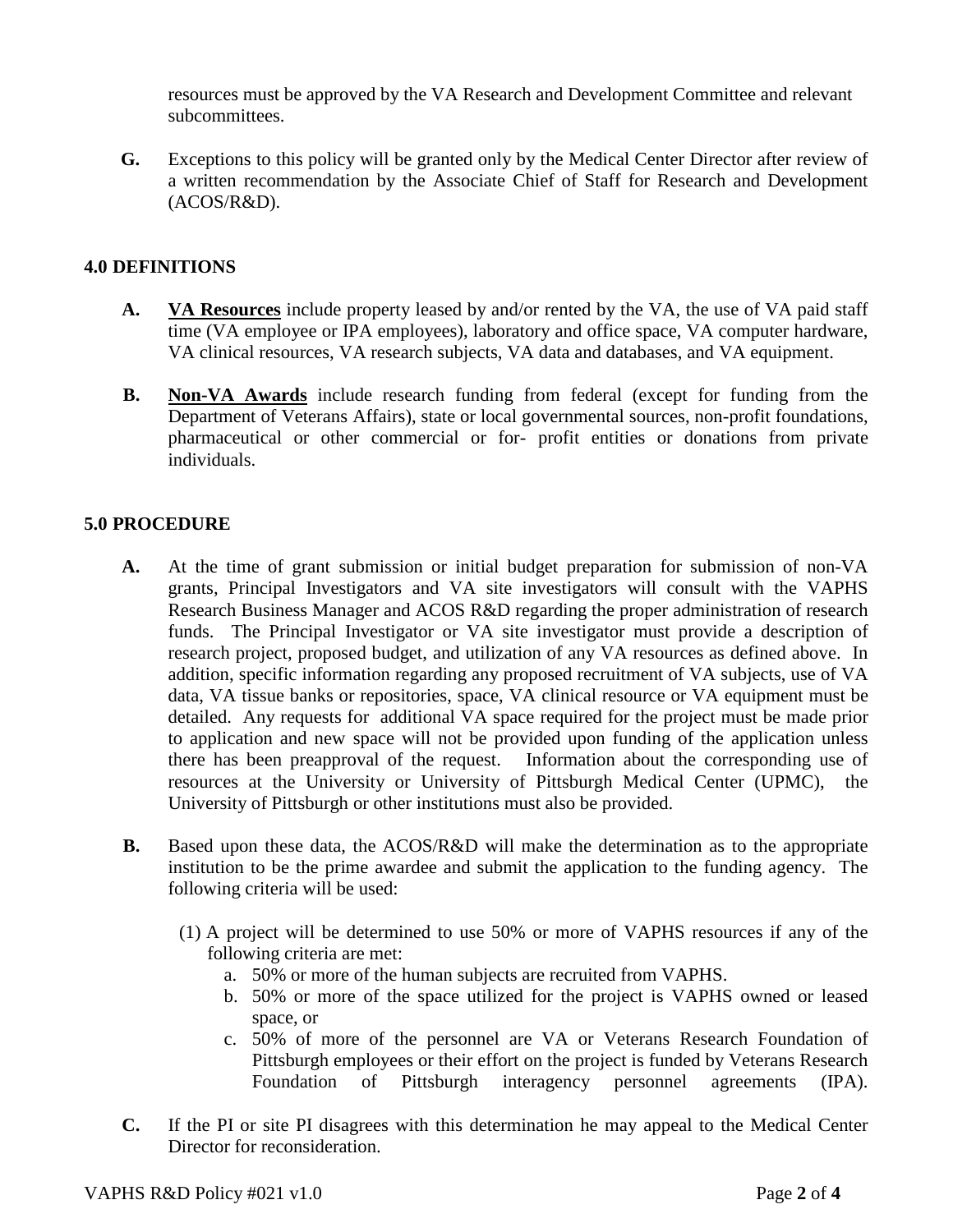- **D.** A letter of support for the application will be provided by the ACOS/R&D. This letter will reflect the determination as to the appropriate prime awardee and will document any commitments for use of VA resources. Principal investigators are also encouraged to obtain additional letters of support from clinical service line vice presidents regarding access to and use of VA clinical resources.
- **E.** The R&DC must review and approve all research conducted at VA Pittsburgh conducted by VA investigators (serving on a compensated, work without compensation (WOC), or Intergovernmental Personnel Agreement (IPA) appointment) while on VA time, regardless of funding source. As part of its review of projects, the R&DC will review compliance with this policy and will not approve any research project that does not adhere to these guidelines.

# **6.0 RESPONSIBILITY**

- **A.** Principal Investigator or site PI: Prior to submission of an application for funding of research activities to be conducted all or in part at VAPHS, the PI/site PI must consult with the VAPHS Research Business Manager and ACOS/ R&D regarding the proper administration of research funds. The Principal Investigator or VA site investigator must provide a description of research project, proposed budget, and utilization of any VA resources as defined above. In addition, specific information regarding any proposed recruitment of VA subjects, use of VA data bases, VA tissue banks or repositories, space, VA clinical resource or VA equipment must be detailed. Any requests for additional VA space required for the project must be made prior to application and submitted to the ACOS/R&D in writing. Information about the corresponding use of resources at the University or UPMC must also be provided.
- **B.** The ACOS/R&D must review the information regarding funding source and use of VA or other resources and make a determination as to whether the VAPHS Research Service, VRFP or the University should serve as the prime awardee. The ACOS/R&D will also determine if VRFP subcontracts should be established in the event that a non-VA/non-VRFP institution is the prime awardee. The ACOS/R&D is also responsible for completing appropriate letters of support indicating that the VA will provide resources to support the proposed research project.
- **C.** The VRFP is responsible for assisting the investigator in preparing applications, budgets and other documents required for application submission if it is to be the prime awardee. In the event that VRFP subcontracts are required, the VRFP will assist applicants with submitting budgets and other required documents to the prime institution.
- **D.** The VAPHS Medical Center Director will hear appeals to the decision made by the ACOS/R&D as to the proper institution to serve as the prime awardee and make appropriate decisions as to the proper institution to receive the prime award.
- **E.** The R&DC will review compliance with this Directive for all new projects and disapprove applications that are in violation of this policy.